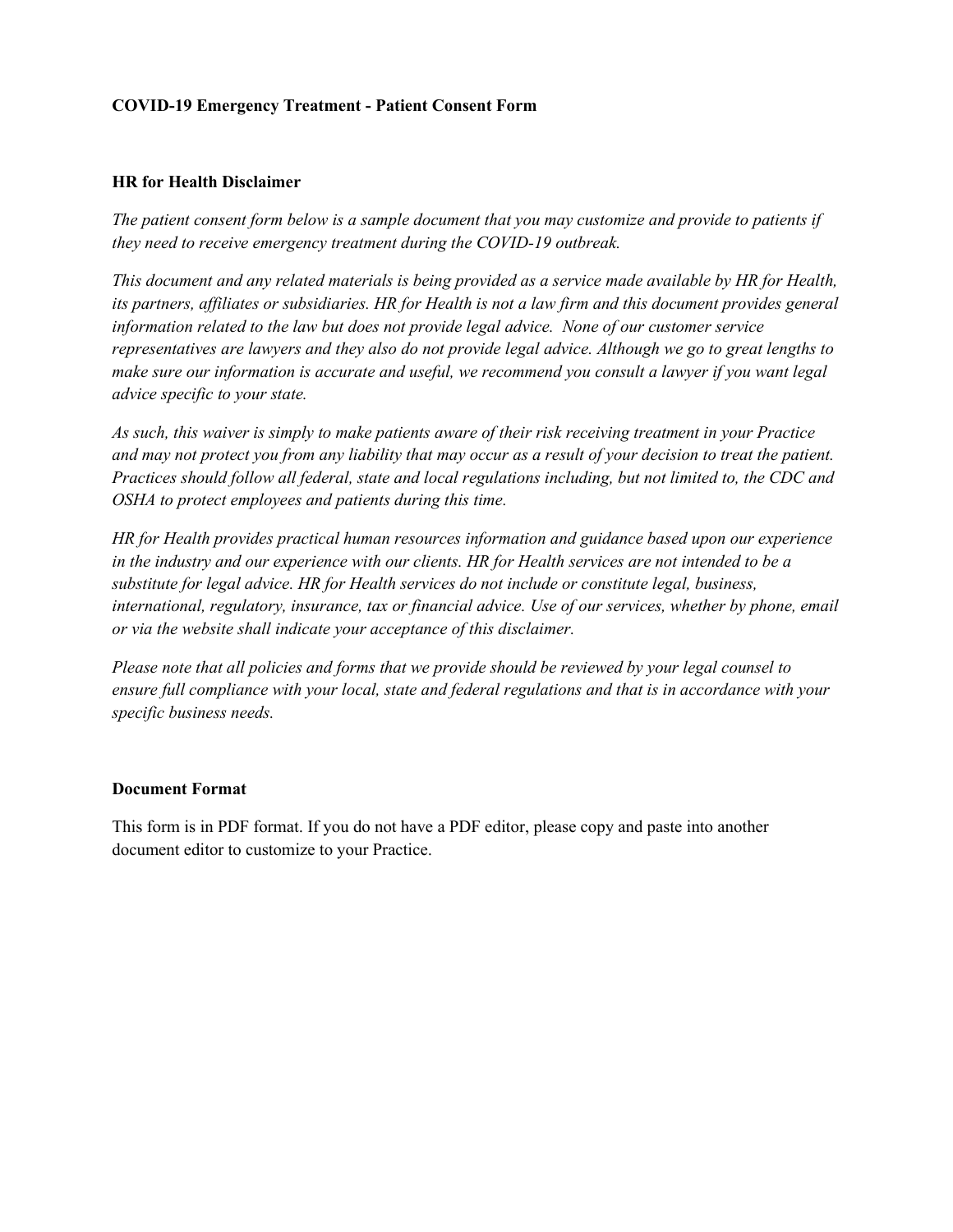## **COVID-19 Emergency Treatment Consent Form**

I,  $\qquad \qquad$  (the patient), consent to receive emergency treatment from [Practice Name] during the COVID-19 outbreak.

I understand there is much to learn about the newly emerged COVID-19 including how it spreads and transmitted.

I understand that based on what is currently known about COVID-19 the spread is thought to occur mostly from person-to-person via respiratory droplets among close contacts. I understand that close contact can occur from being within approximately 6 feet of someone with COVID-19 for a prolonged period of time or by having direct contact with infectious secretions from someone with COVID-19.

I understand that carriers of COVID-19 may not show symptoms but may still be highly contagious.

I understand that due to the unknowns of this virus, the number of other patients that have been in the practice and the nature of the procedures performed here, that I have an increased risk of contracting the virus by being in the practice and by receiving treatment in the practice.

I understand that under the CDC  $\left[\right]$  and ADA if you are in Dentistry guidelines, do not recommend proceeding with any treatment that is non-essential at this time.

I understand that the treatment I am receiving is an emergency because of the underlying infection, pain, or conditions that limit my normal day-to-day activities. I confirm I am seeking treatment for a condition that meets these criteria. (Initial)

[Include if you are in the Dental Industry] I understand that dental procedures have the potential to include aerosol-generating procedures as well as anticipated splashes and sprays, which are some of the ways that COVID-19 can be spread.

I understand that the symptoms listed below are representative of COVID-19:

- Fever
- Dry Cough
- Shortness of Breath
- Temperature
- Persistent pain or pressure in the chest
- Bluish lips or face

I confirm that I do not display or currently have any of the symptoms that are representative of COVID-19, which are outlined above: (Initial)

I understand that all travelers arriving from a country or region with [widespread ongoing transmission, as](https://www.cdc.gov/coronavirus/2019-ncov/travelers/map-and-travel-notices.html)  [outlined by the CDC,](https://www.cdc.gov/coronavirus/2019-ncov/travelers/map-and-travel-notices.html) should stay home for 14 days to practice social distancing and monitor their health after their arrival.